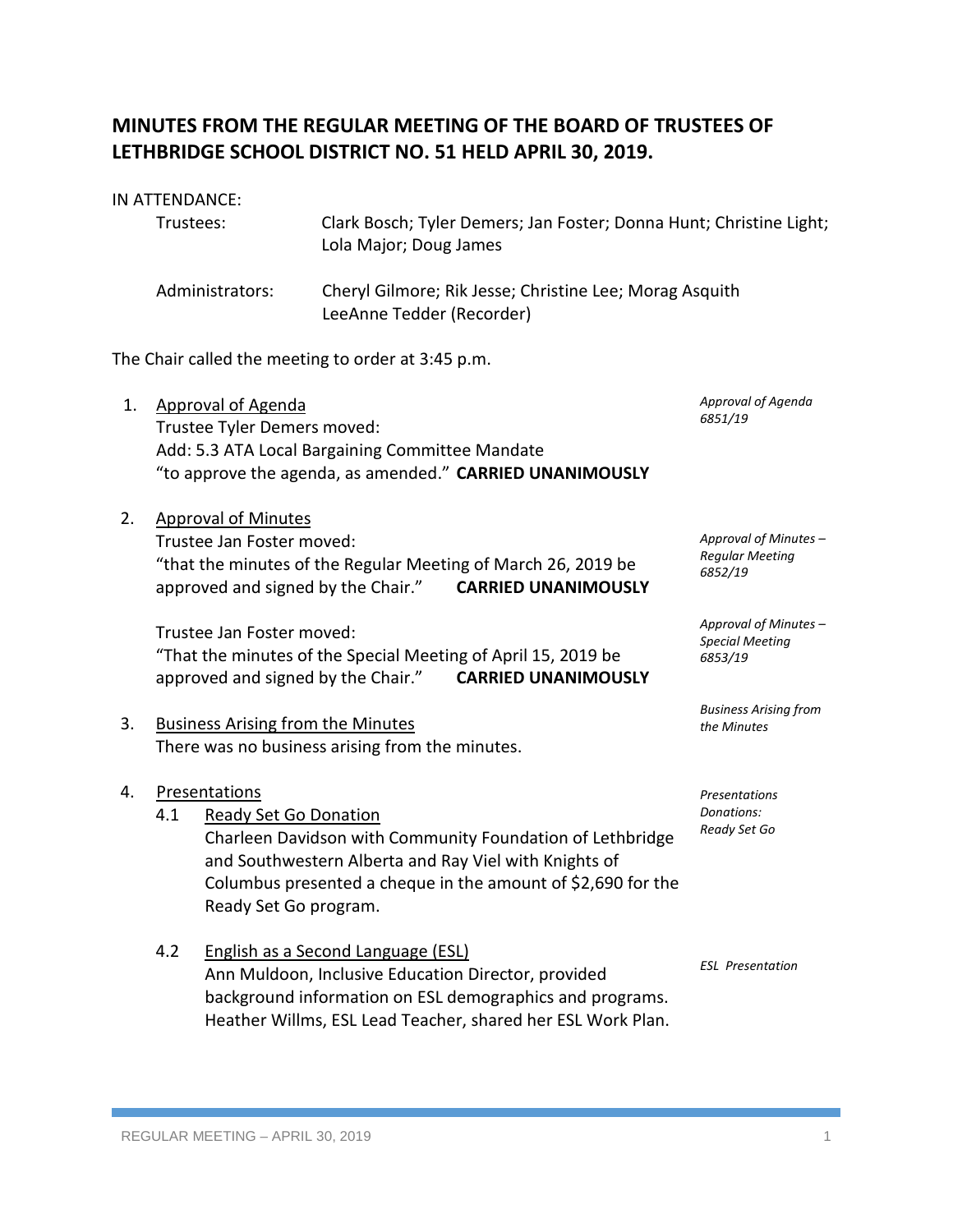|     | <b>CARRIED UNANIMOUSLY</b>                                                                                                                                                                                                             |
|-----|----------------------------------------------------------------------------------------------------------------------------------------------------------------------------------------------------------------------------------------|
| 5.3 | <b>ATA Local Bargaining Committee Mandate</b><br>April 8, 2019 Central table ratified with provincial TEBA.<br>Bargaining committee will consist of Jan Foster, Clark Bosch,<br>Rik Jesse, Christine Lee, Mark DeBoer, and Rhonda Aos. |

"to approve Policy 605.1 Inclusive Learning Supports, with a friendly amendment." **CARRIED UNANIMOUSLY** Trustee Lola Major moved:

"to approve Policy 1002.4 School Councils, as amended."

to Policy Advisory Committee." **CARRIED UNANIMOUSLY** Trustee Lola Major moved:

amendment." **CARRIED UNANIMOUSLY** Trustee Lola Major moved: "that Policy 604.3 Locally Developed/Acquired Courses return

Violence Prevention in the Workplace, with a friendly

Trustee Lola Major moved: "to approve Policy 402.8.1 Harassment, Discrimination, and

5.2 Policy Review District Principal, Teresa Loewen, reviewed Policies: 402.8.1 Harassment, Discrimination, and Violence Prevention in the Workplace 604.3 Locally Developed/Acquired Courses 605.1 Inclusive Learning Supports 1002.4 School Councils

Kevin McBeath provided details on the requested student exchange trip to Weilburg, Germany from April 9<sup>th</sup> to April

"that the WCHS exchange trip to Weilburg, Germany from April 9<sup>th</sup> to April 20<sup>th</sup>, 2020 be approved on the condition that all district policies and procedures are strictly followed." **CARRIED UNANIMOUSLY**

*Approval of International Trip – WCHS to Weilburg, Germany 6854/19*

*Action Items*

*Policy Review*

*Policy 402.8.1 Harassment, Discrimination, and Violence Prevention in the Workplace 6855/19*

*Policy 604.3 Locally Developed/Acquired Courses 6856/19*

*Policy 605.1 Inclusive Learning Supports 6857/19*

*Policy 1002.4 School Councils 6858/19*

5. Action Items

20th, 2020.

5.1 Approval of International Trip – WCHS

Trustee Donna Hunt moved: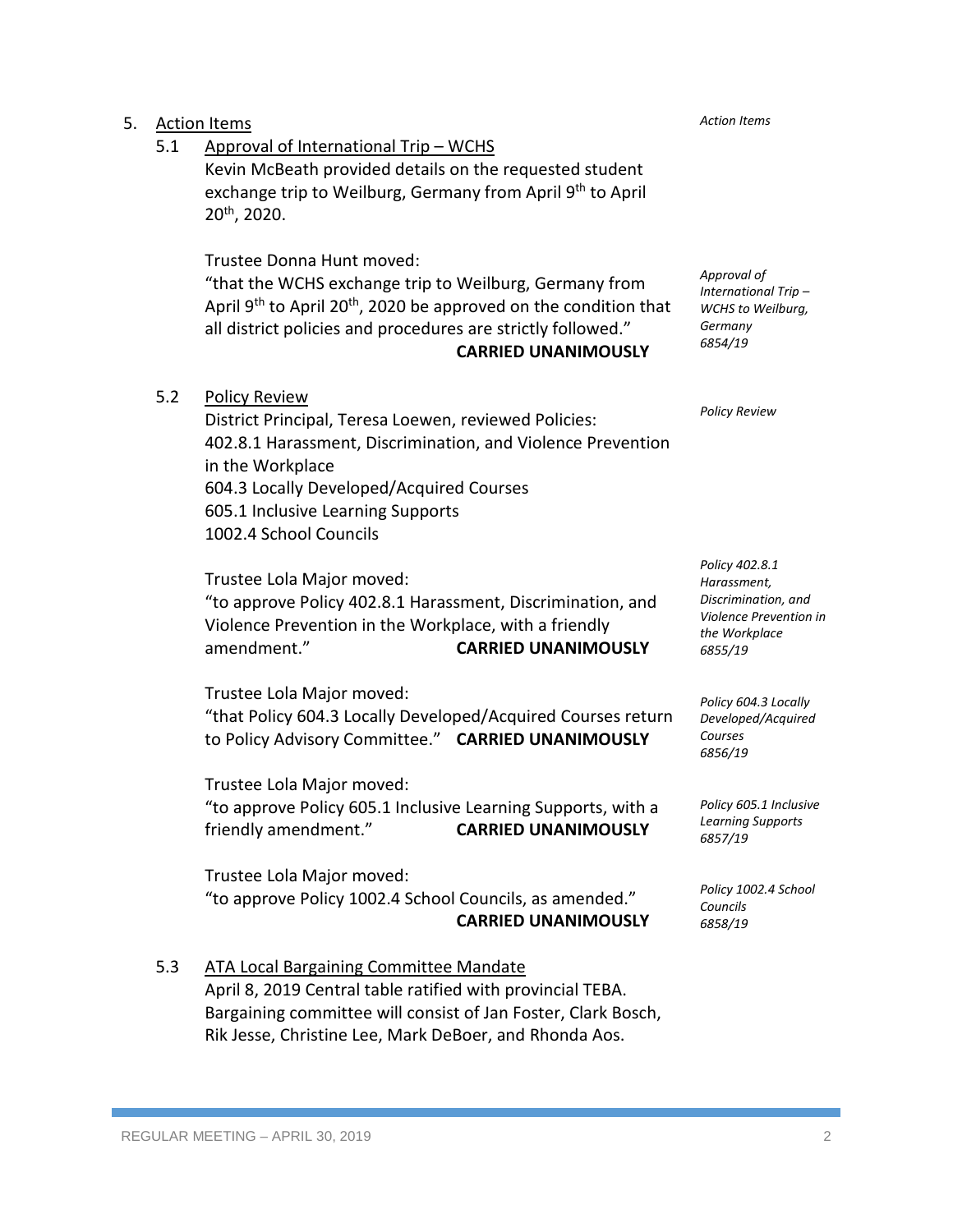Trustee Tyler Demers moved:

"the Board provide the Board's ATA Bargaining Committee the mandate to bargain and conclude a memorandum of agreement on local matters on behalf of the Board of Trustees of Lethbridge School District No. 51."**CARRIED UNANIMOUSLY**

## 6. District Highlights

- Christine Light attended DEHR to Care art gala, WishTree activities around the District, delivered apples to students at Senator Fairbairn.
- Jan Foster attended Woods dinner and DEHR to Care.
- Donna Hunt felt the public forums were valuable, went to a job fair, and the National School Board Association (NSBA) Conference in California.
- Doug James attended Opportunity Knocks, Air band competition judging at General Stewart, Wilson production.
- Tyler Demers attended the NSBA.
- Lola Major attended the Wilson play, both forums, DEHR to Care at Galt Museum, U of L judging students on presentations on the topic of "purpose".
- Clark Bosch thanked everyone for the apple drive, Robotics students at WCHS as well as Nevin Morrison, thanks for the forums, met with Garth Johnson regarding a potential Project House with the Blood Reserve.

## 7. Information Items

- 7.1 Board Chair Report
	- 7.1.1 Arts Alive and Well in Schools

Arts Alive and Well in Schools student art exhibition will run from Saturday, May 11 to Saturday, June 16, 2019. Approximately 360 pieces of student art, representing thirty-four schools within the city of Lethbridge, will be on display.

Staff of Mike Mountain Horse School have been invited to attend Breakfast with the Board on Wednesday, May *Information Items*

*Arts Alive and Well in Schools*

*Breakfast with the Board*

## 7.2 Associate Superintendent Reports

7.1.2 Breakfast with the Board

7.2.1 Business Affairs

1, 2019.

Associate Superintendent Christine Lee provided a written Business Affairs report.

*Associate Superintendent Reports Business Affairs*

*ATA Local Bargaining Committee Mandate 6859/19*

*District Highlights*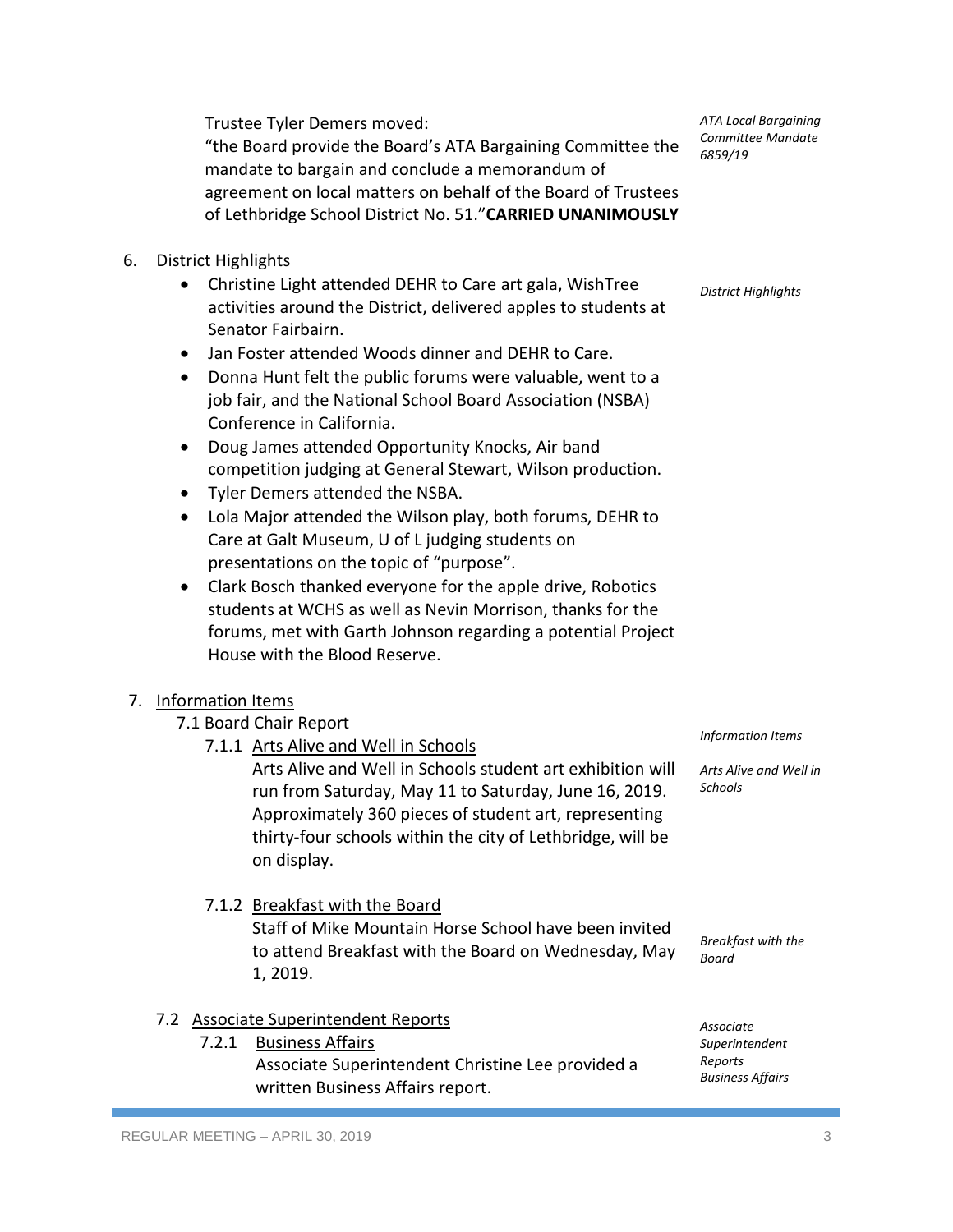|                                                                                |  | 7.2.2 | Human Resources<br>Associate Superintendent Rik Jesse provided a written<br>Human Resources report including monthly enrolment. | <b>Human Resources</b>                           |
|--------------------------------------------------------------------------------|--|-------|---------------------------------------------------------------------------------------------------------------------------------|--------------------------------------------------|
| <b>Public Forum</b>                                                            |  |       |                                                                                                                                 |                                                  |
|                                                                                |  | 7.2.3 | <b>Instructional Services</b>                                                                                                   | <b>Public Forum</b>                              |
|                                                                                |  |       | Associate Superintendent Morag Asquith presented the<br>Instructional Services report.                                          | <b>Instructional Services</b>                    |
|                                                                                |  |       | 7.3 Superintendent Reports                                                                                                      |                                                  |
|                                                                                |  |       | 7.3.1 Board Priorities Report                                                                                                   |                                                  |
|                                                                                |  |       | 2018-19 District Priorities report of actions was shared.                                                                       | Superintendent Report<br><b>Board Priorities</b> |
|                                                                                |  | 7.3.2 | <b>Snacks with the Superintendents</b>                                                                                          |                                                  |
|                                                                                |  |       | Maintenance staff at the Attwell building have been                                                                             |                                                  |
|                                                                                |  |       | invited to attend the Snacks with the Superintendent on                                                                         | Snacks with the                                  |
|                                                                                |  |       | Thursday, May 2, 2019.                                                                                                          | Superintendents                                  |
|                                                                                |  | 7.3.3 | Education Week, April 29 to May 3, 2019                                                                                         |                                                  |
|                                                                                |  |       | Trustees delivered apples to schools in celebration of                                                                          |                                                  |
|                                                                                |  |       | <b>Education Week.</b>                                                                                                          | <b>Education Week April</b><br>29 to May 3, 2019 |
|                                                                                |  |       | 7.3.4 Acknowledgements of Excellence                                                                                            |                                                  |
|                                                                                |  |       | Student and staff acknowledgements of excellence                                                                                |                                                  |
|                                                                                |  |       | were shared with the Board. Board members were                                                                                  | Acknowledgements of                              |
|                                                                                |  |       | encouraged to congratulate the staff and students<br>when visiting schools.                                                     | Excellence                                       |
|                                                                                |  |       |                                                                                                                                 |                                                  |
|                                                                                |  | 7.3.5 | <b>Calendar of Events</b>                                                                                                       |                                                  |
|                                                                                |  |       | The Calendar of Events was reviewed for the period                                                                              | Calendar of Events                               |
|                                                                                |  |       | April 30 to May 28, 2019.                                                                                                       |                                                  |
|                                                                                |  |       | Added: Shannon Phillips, MLA on May 1, 2019; Nathan<br>Neudorf, MLA on May 9, 2019; District PowWow on                          |                                                  |
|                                                                                |  |       | May 31, 2019; FNMI District Grad Feather Blessing                                                                               |                                                  |
|                                                                                |  |       | Ceremony on May 16, 2019.                                                                                                       |                                                  |
| 8.                                                                             |  |       |                                                                                                                                 |                                                  |
| <b>Reports</b><br>8.1<br>District School Council - April 1, 2019               |  |       |                                                                                                                                 |                                                  |
| Reports<br>Trustee Christine Light provided a written report from the          |  |       |                                                                                                                                 |                                                  |
| District School Council<br>District School Council meeting held April 1, 2019. |  |       |                                                                                                                                 |                                                  |